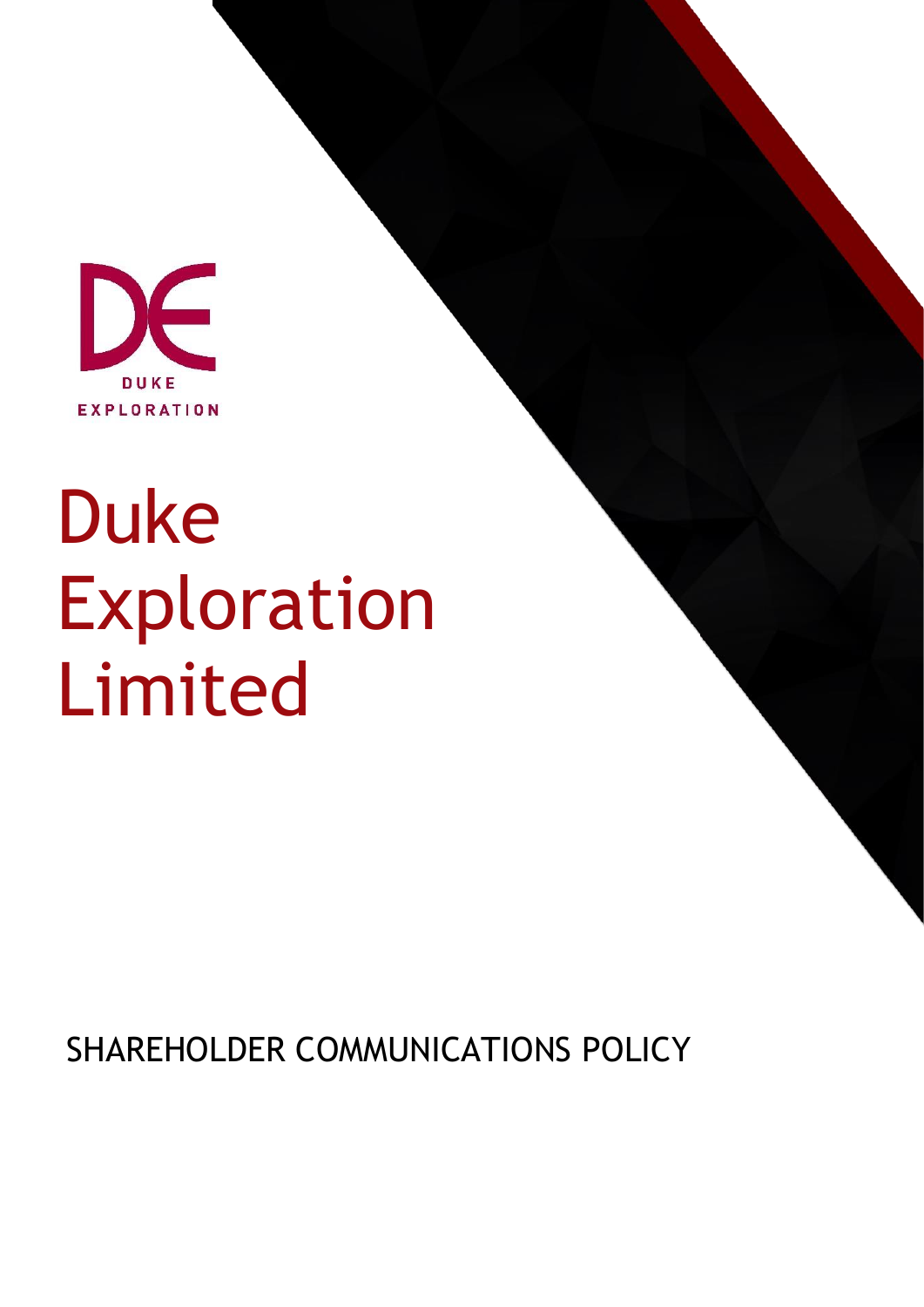

# **DUKE EXPLORATION LIMITED**

ABN 28 119 421 868

### **1 OVERVIEW**

Duke Exploration Limited ACN 119 421 868 (**the Company**) and its subsidiaries (if any) (the **Group**) recognise the right of shareholders to be informed of major developments affecting their investment in the Company, in addition to those prescribed by law.

This Shareholder Communications Policy (**Policy**) has been designed to promote effective communication with shareholders and encourage shareholder participation at general meetings of the Company.

The Chairman, Managing Director and Company Secretary are primarily responsible for communication with shareholders. Information about the Group and its governance is available to shareholders via the Group's website [www.Duke-Exploration.com.au.](http://www.duke-exploration.com.au/)

All market sensitive disclosures are first made available on the ASX Market Announcement Platform. The Group also provides balanced and understandable information to shareholders via the following:

- continuous disclosure to the Australian Securities Exchange (**ASX**) of all material information;
- periodic disclosure of annual reports, half year and full year financial reports in accordance with the *Corporations Act 2001* (Cth) (**Corporations Act**) and ASX Listing Rules. The Group reports promptly and in compliance with all applicable laws, listing rules and accounting standards in its financial reporting. The Group will also report in a way that is easy to understand and conveys the materiality of the matters discussed;
- periodic disclosure of investor presentations and quarterly reporting of exploration, production and corporate activities;
- notices of meetings and explanatory material;
- the annual general meeting; and
- periodic newsletters or letters from the Chairman or Managing Director.

The Group is committed to promoting investor confidence by ensuring that trading in the Company's securities takes place in an efficient, competitive and informed market.

The laws that prohibit insider trading are an important complement to the continuous disclosure regime in ensuring that shareholders are given fair access to material information about listed securities. The Group limits the opportunity for insider trading in its own securities through its adherence to continuous disclosure provisions and by the application of its own Securities Dealing Policy for employees and Directors.

The Group will not hold meetings with analysts or investors within the 10 day 'blackout' period in advance of the half-year and full-year results announcements, unless authorised by the Managing Director.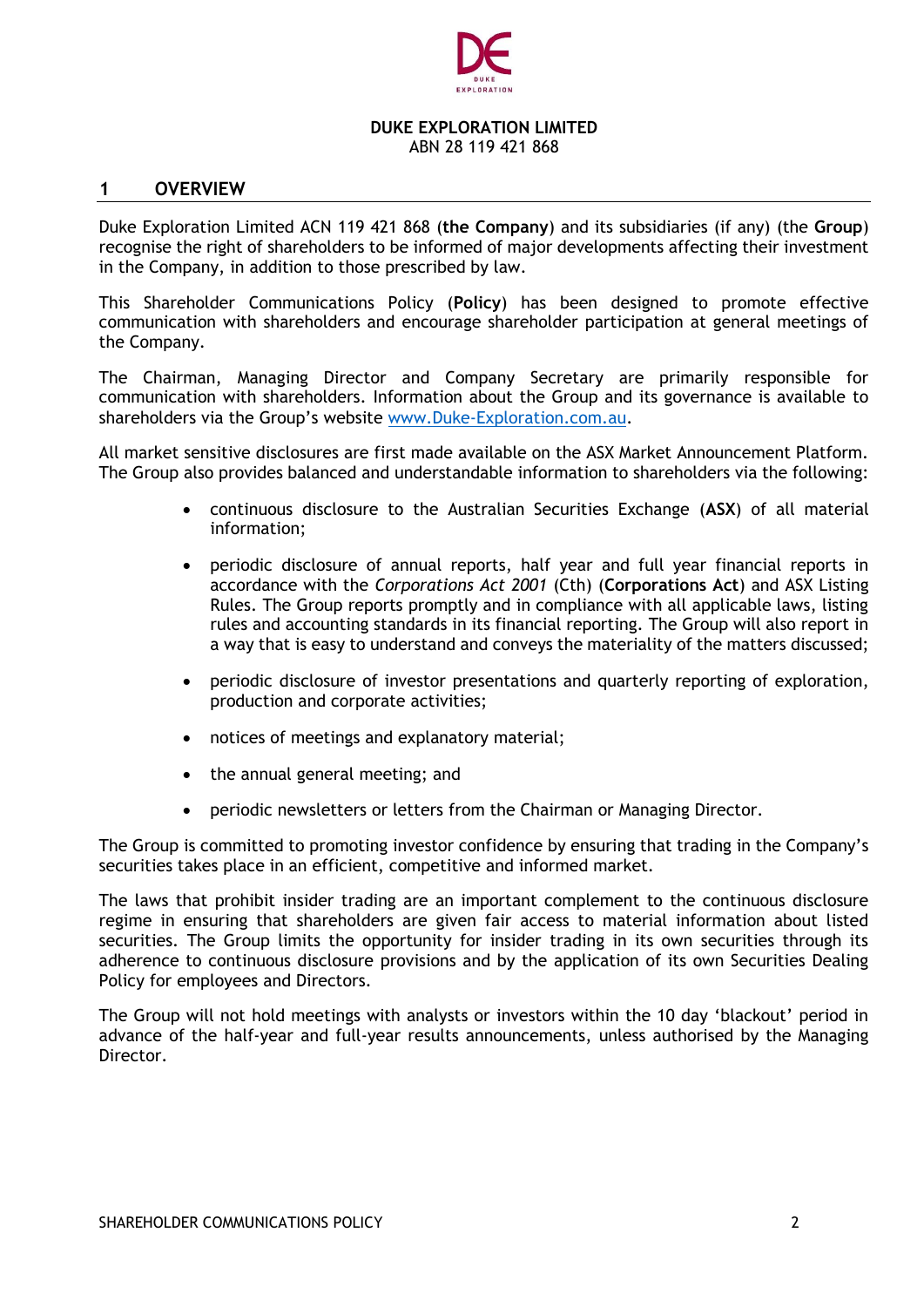# **2 SHAREHOLDER COMMUNICATION**

#### **2.1 Electronic communication and website**

The Group is committed to minimising its impact on the environment, and for this reason encourages shareholders to receive communication from and send communications to, the Group and its share registry, electronically. Communicating with shareholders by electronic means, particularly through the Group's website, is an efficient way of distributing information in a timely and convenient manner.

The following information is available to shareholders via the Group's website:

- ¤announcements lodged with the ASX;
- ¤ ¤ corporate governance policies and procedures adopted by the Company;
- financial reports, including:
	- o annual;
	- o half yearly; and
	- o quarterly reports,
- media articles concerning the Group's operations;
- investor presentations; and
- broker research reports on the Company.

The Group's website is periodically reviewed to ensure the content is current.

#### **2.2 Updating shareholder details**

The Group's share registry (when listed) is Automic Group (Automic). Shareholders are encouraged to visit Automic's website to view and update shareholding details, including communication preferences.

Shareholders with any enquiries should feel free to contact Automic on:

Telephone: 1300 288 664 (within Australia)

E-mail: [hello@automic.com.au](mailto:hello@automic.com.au)

#### **2.3 Meetings**

The Group recognises that shareholder meetings are an opportunity for shareholders and other stakeholders to hear from and put questions to the Board, senior management and the Group's auditor. The Group encourages shareholders to attend and participate in meetings.

The Group recognises the rights of shareholders and encourages the effective exercise of those rights through the following means: